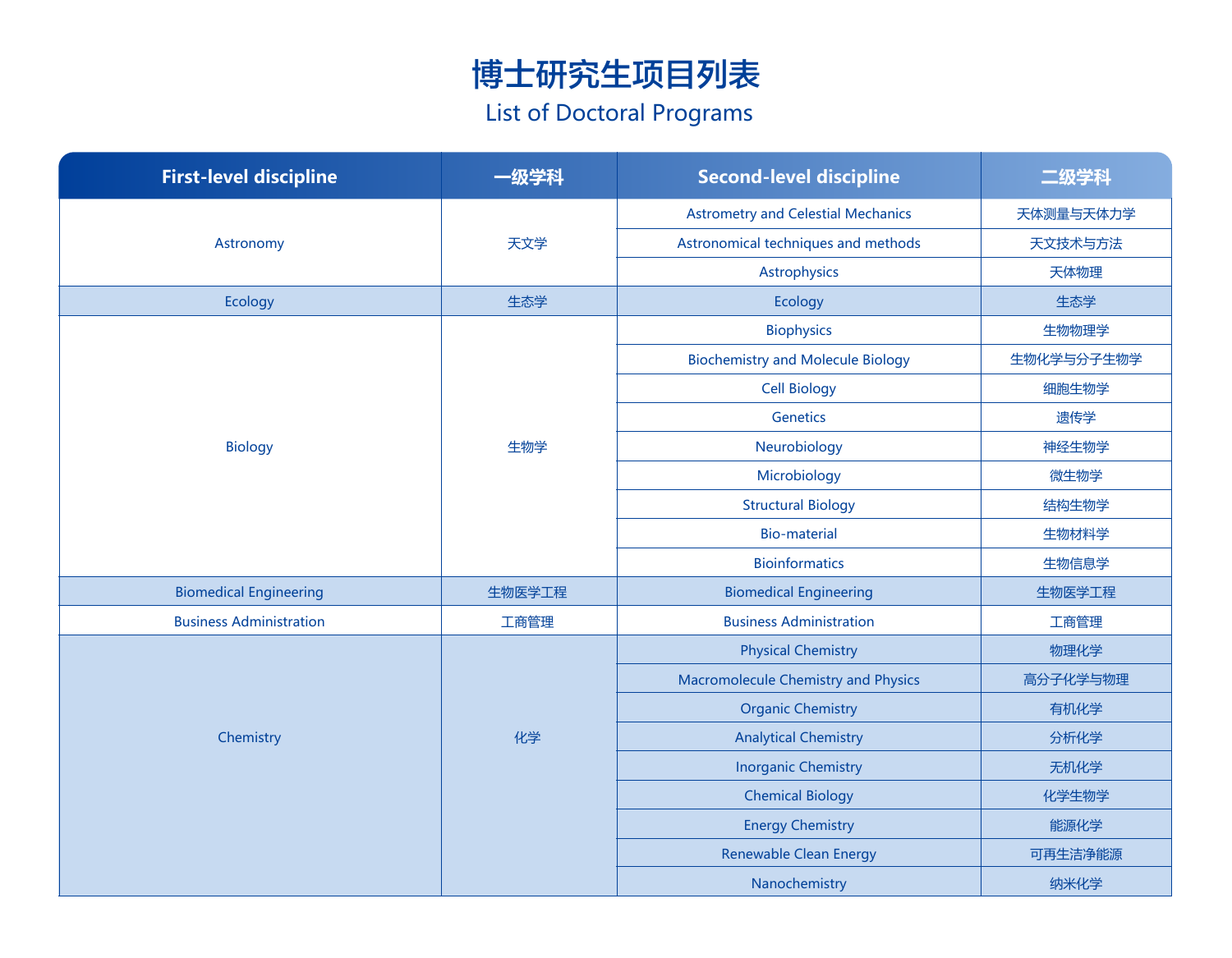| <b>First-level discipline</b>              | 一级学科     | <b>Second-level discipline</b>                   | 二级学科        |
|--------------------------------------------|----------|--------------------------------------------------|-------------|
|                                            | 化学工程与技术  | <b>Chemical Engineering</b>                      | 化学工程        |
|                                            |          | <b>Material Chemistry</b>                        | 材料化工        |
| <b>Chemical Engineering and Technology</b> |          | <b>Engergy Chemical Industry</b>                 | 能源化工        |
|                                            |          | bio-chemical                                     | 生物化工        |
|                                            |          | <b>Material Chemical Engineering</b>             | 材料化学工程      |
|                                            |          | <b>Applied Chemistry</b>                         | 应用化学        |
| <b>Computer Science and Technology</b>     | 计算机科学与技术 | <b>Computer Software and Theory</b>              | 计算机软件与理论    |
|                                            |          | <b>Computer System Structure</b>                 | 计算机系统结构     |
|                                            |          | <b>Information Safety</b>                        | 信息安全        |
|                                            |          | <b>Computer &amp; Application Technology</b>     | 计算机应用技术     |
|                                            |          | Navigation, Guide and Control                    | 导航、制导与控制    |
| <b>Control Science and Engineering</b>     | 控制科学与工程  | Module Identification and Intelligence System    | 模式识别与智能系统   |
|                                            |          | <b>Systems Engineering</b>                       | 系统工程        |
|                                            |          | <b>Testing Technology and Automation Devices</b> | 检测技术与自动化装置  |
|                                            |          | <b>Control Theory and Control Engineering</b>    | 控制理论与控制工程   |
|                                            |          | <b>Information Capture and Control</b>           | 信息获取与控制     |
| <b>Cyberspace Security</b>                 | 网络空间安全   | <b>Network Security</b>                          | 网络空间安全      |
| Geophysics                                 | 地球物理学    | <b>Space Physics</b>                             | 空间物理学       |
|                                            |          | <b>Solid Geophysic</b>                           | 固体地球物理学     |
| Geology                                    | 地质学      | <b>Tectonics Geology</b>                         | 构造地质学       |
|                                            |          | <b>Stratigraphic Paleontology</b>                | 古生物学与地层学    |
|                                            |          | Geochemistry                                     | 地球化学        |
|                                            |          | Mineralogy, Petrology, Mineral Deposit Geology   | 矿物学、岩石学、矿床学 |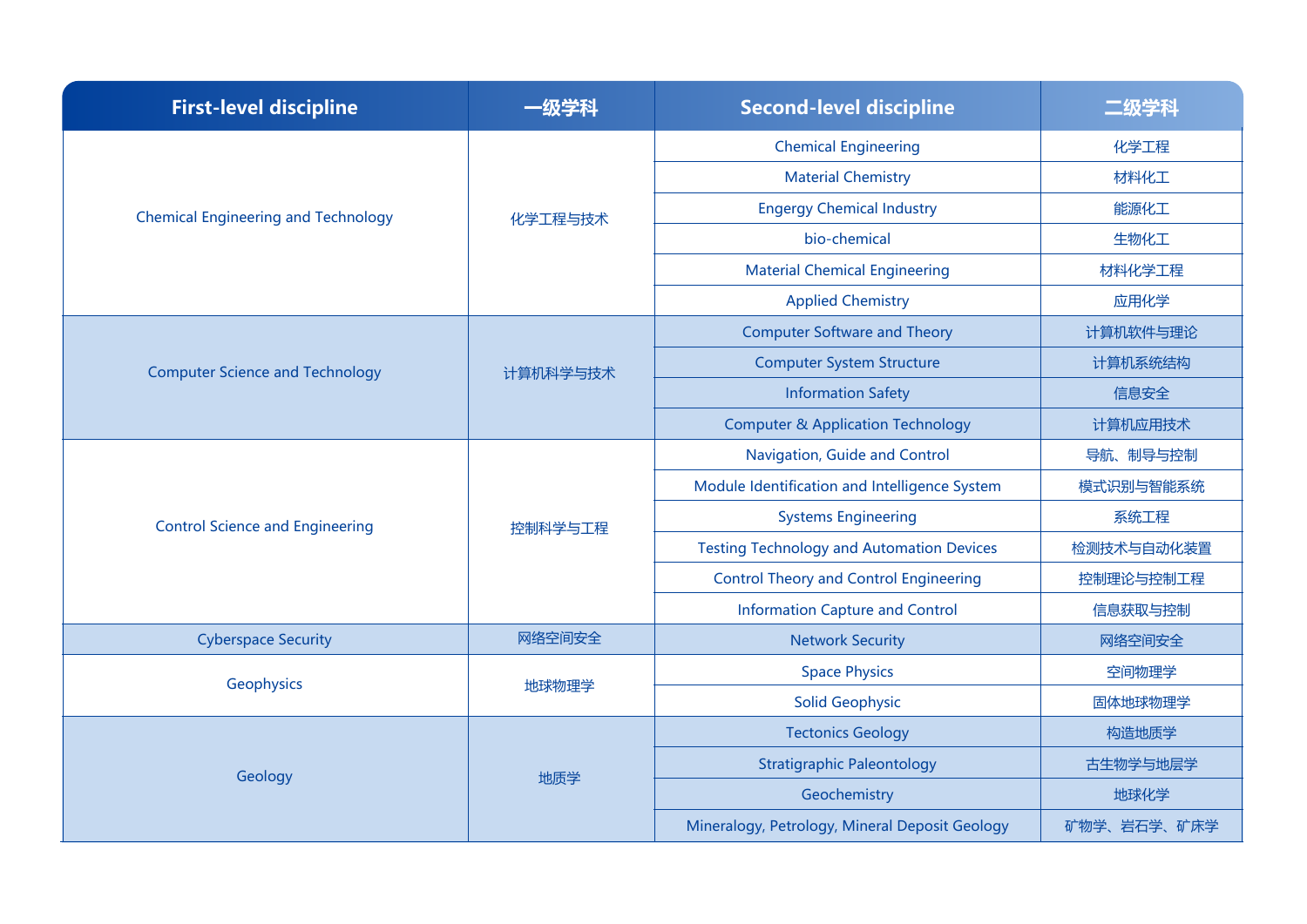| <b>First-level discipline</b>                | -级学科    | <b>Second-level discipline</b>                        | .纱字科       |
|----------------------------------------------|---------|-------------------------------------------------------|------------|
| <b>Electronic Science and Technology</b>     | 电子科学与技术 | <b>Microelectronics and Solid Electronics</b>         | 微电子学与固体电子学 |
|                                              |         | <b>Physics Electronics</b>                            | 物理电子学 (理学) |
|                                              |         | <b>Circuit and Systems</b>                            | 电路与系统      |
|                                              |         | Electromagnetic Field and Microwave Technology        | 电磁场与微波技术   |
| <b>Environmental Science and Engineering</b> | 环境科学与工程 | <b>Environmental Science and Engineering</b>          | 环境科学与工程    |
| <b>History of Science and Technology</b>     | 科学技术史   | <b>History of Science and Technology</b>              | 科学技术史      |
|                                              | 信息与通信工程 | <b>Communication and Information System</b>           | 信号与信息处理    |
| Information and Communication Engineering    |         | <b>Signal and Information Process</b>                 | 通信与信息系统    |
|                                              | 仪器科学与技术 | <b>Precision Instrument and Machinery</b>             | 精密仪器及机械    |
| <b>Instrument Science and Technology</b>     |         | Measuring and Testing Technologies and Instruments    | 测试计量技术及仪器  |
|                                              |         | <b>Fundamental Mathematics</b>                        | 基础数学       |
|                                              | 数学      | <b>Computing Mathematics</b>                          | 计算数学       |
| <b>Mathematics</b>                           |         | <b>Probability Theory and Mathematical Statistics</b> | 概率论与数理统计   |
|                                              |         | <b>Applied Mathematics</b>                            | 应用数学       |
|                                              |         | <b>Operational Research and Cybernetics</b>           | 运筹学与控制论    |
|                                              |         | <b>Biological Mathematics</b>                         | 生物数学       |
| <b>Management Science and Engineering</b>    | 管理科学与工程 | <b>Management Science and Engineering</b>             | 管理科学与工程    |
|                                              | 材料科学与工程 | <b>Material Science</b>                               | 材料学        |
| <b>Materials Science and Engineering</b>     |         | <b>Material Physics and Chemistry</b>                 | 材料物理与化学    |
|                                              |         | <b>Material Processing Engineering</b>                | 材料加工工程     |
|                                              |         | <b>Corrosion Science and Protection</b>               | 腐蚀科学与防护    |
|                                              | 力学 (工学) | <b>Biological Engineering Mechanics</b>               | 生物工程力学     |
| <b>Mechanics</b>                             |         | <b>Microsystems Mechanics</b>                         | 微系统力学      |
|                                              |         | <b>Solid Mechanics</b>                                | 固体力学 (工学)  |
|                                              |         | Hydrodynamics                                         | 流体力学 (工学)  |
|                                              |         | <b>Engineering Mechanics</b>                          | 工程力学 (工学)  |